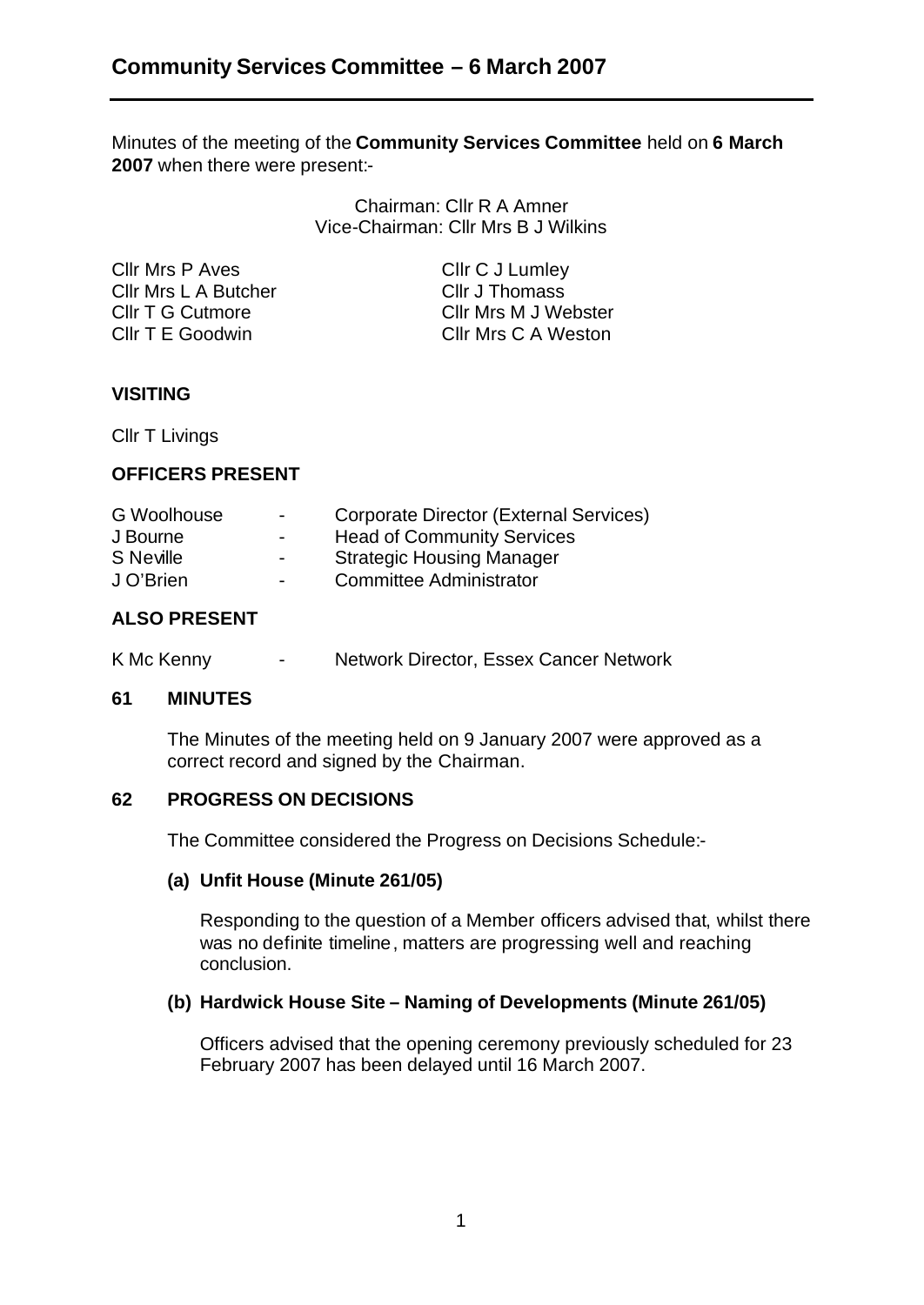### **(c) Donation of Redundant Teen Shelter to Stambridge Community Centre (Minute 84/06)**

It was noted that there had been other Parish Council interest in the teen shelter. The Chairman agreed with the wishes of Members that the teen shelter could be made available for use by Parish Councils who wished to use the facilities on a trial basis.

## **(d) Private Sector House Condition Survey (Minute 86/06)**

The Committee noted that participation was voluntary by members of the community and that they may have concerns in divulging their details. Officers confirmed that individual properties were not identified as part of the survey, and there was no current requirement to make this information public.

Officers advised that this was a joint survey undertaken with Basildon and Thurrock Councils. There was a subsequent delay in reaching the initial draft report deadline, and a meeting with officers was due to take place in the next week to consider the results that are available to date.

#### **(e) Opening of Pooles Lane Pavilion, Hullbridge as Public Toilets (Minute 04/07)**

Officers confirmed that the reopening of the toilets remained on target for Easter 2007.

## **63 RECONFIGURATION OF CANCER SERVICES**

The Committee considered the report of the Corporate Director (External Services) which introduced Kevin Mc Kenny, Network Director of Essex Cancer Network.

Mr Mc Kenny was welcomed to the meeting and delivered a presentation on recent developments and public consultation, which covered the following areas:-

- Consultations and outcomes (December 2005 March 2006)
	- Cancer Networks
	- Specialist Cancer Surgical Centres
- Current Position against Implementation
- Cancer Networks and their configuration in Essex
- The need to review current arrangements
- The Cancer Network Options, Strategic Health Authority (SHA) decisions and reasons
- Current Cancer Network position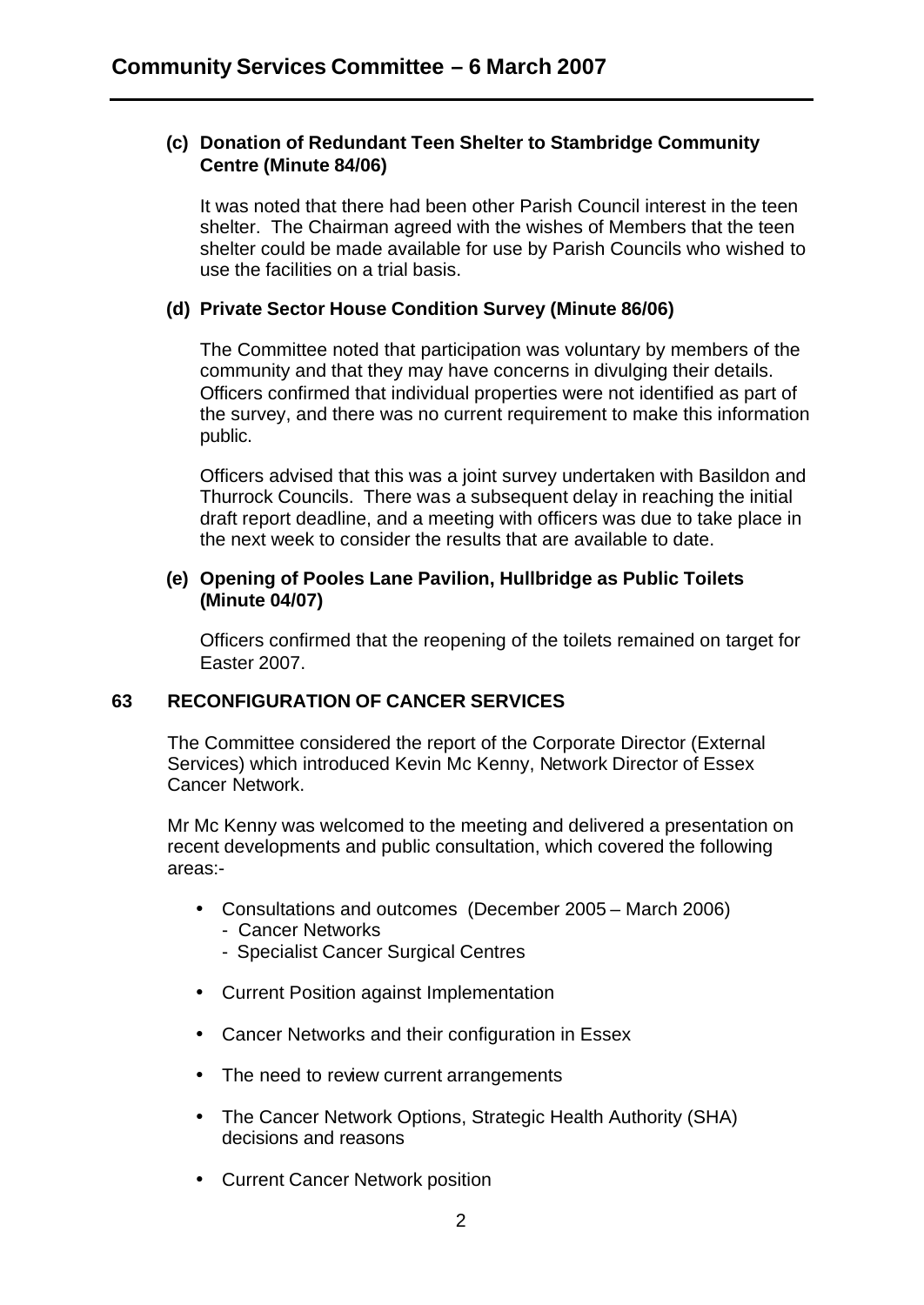- Specialist Surgical Centres for less-common cancers
- What are less-common cancers
- Existing arrangements and plans for less-common cancers
- What decisions needed to be made on less-common cancers, SHA conclusions
- Current position on Upper GI, Urology and Head and Neck

Responding to questions, Kevin Mc Kenny advised that:-

- There had been a timetable slip with regard to the Head and Neck Cancer Surgical Centre that was not yet in place at Chelmsford. Issues were being addressed and a plan is due to be completed by 30 March 2007 with centralisation ready for implementation by the end of 2007.
- Concerns were raised about the accessibility of the Specialist Surgical Centres through the consultation process before the SHA reached their decisions.
- Observations of a Member on the need for a clear communications channel between the Strategic Health Authority and Members following the consultation process would be taken away for consideration.
- The Government have set up a robust process to monitor the Cancer Networks process in delivering centres for less-common cancers which would be introduced into the compliance 'star' award system.
- Centralising specialist surgeons builds on the service strengths and proves to be a successful approach with better clinical outcomes.
- Southend Hospital has a recognised Specialist Surgical Centre for some less-common cancers.

The Committee noted that the Broomfield Hospital, Chelmsford could be considered a lengthy journey for treatment if travelling from within the Rochford District, particularly by public transport.

The Chairman extended thanks on behalf of the Committee for Kevin Mc Kenny's contribution and responses to their questions, and invited him to return to a future meeting with a progress update that would be welcomed by Members.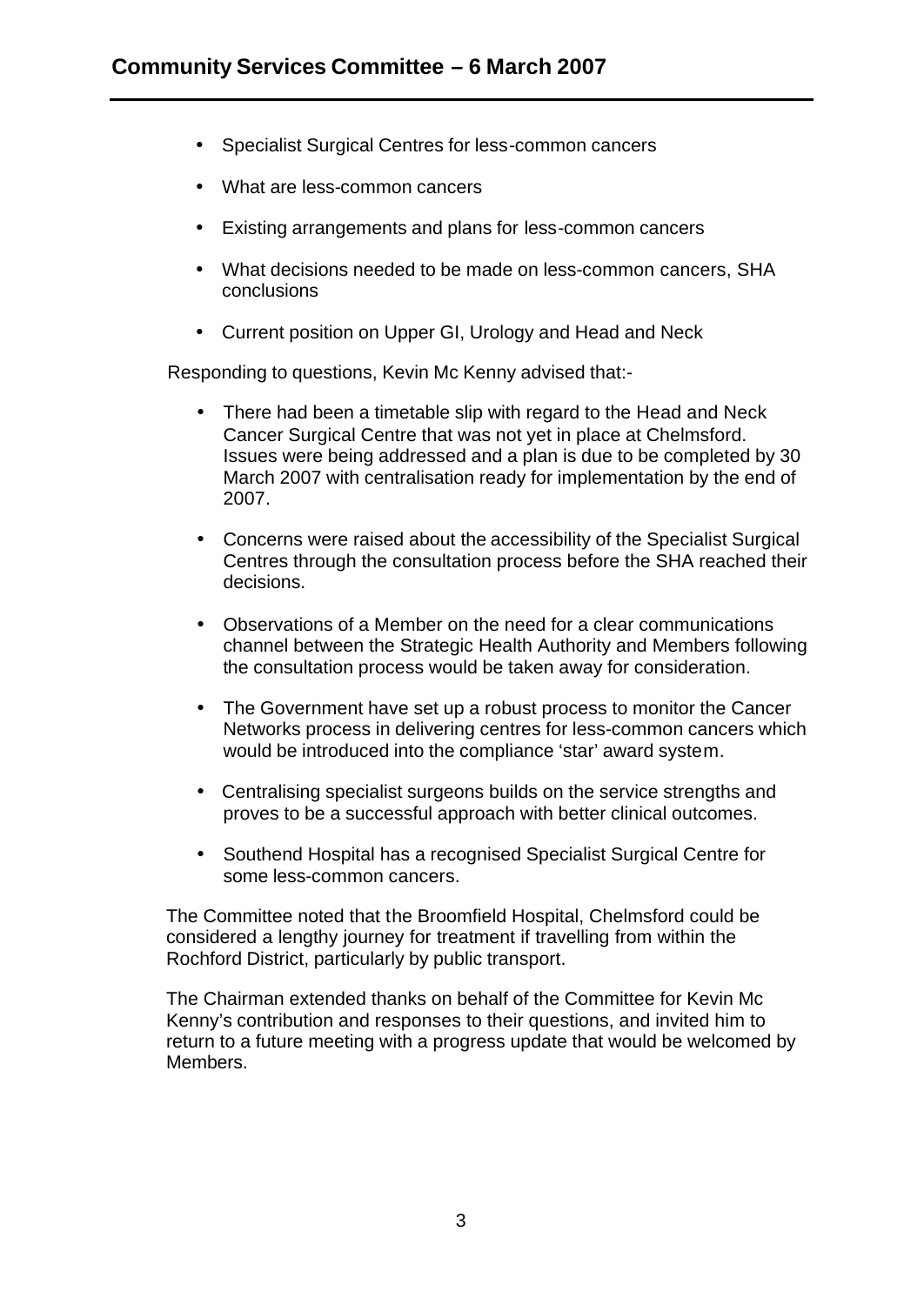## **Resolved**

That the progress report on cancer services be noted.

# **64 RESULTS OF THE COUNCIL TENANTS SATISFACTION SURVEY 2006**

The Committee considered the report of the Corporate Director (External Services) on the results of the Tenants Satisfaction Survey that took place in June 2006.

The Committee noted that, notwithstanding the overall results were positive, there did seem to be a notable conflict between some of the responses as shown in appendix 1 to the report.

Responding to questions, officers advised that:-

- The survey comprised of set questions to be asked in the format shown, as provided by Government, and so there was no room for alteration. This enables direct comparison with other Authorities.
- The Council performs its own independent survey with tenants and monitors their services on a regular basis.
- The result on the question 'thinking about your last repair, how would you rate the overall quality of the work?' was disappointing and did not correspond with pleasing results from the Council's own survey carried out which did not highlight any concerns of this nature.
- Following an observation of a Member, discussions would take place with the Housing Maintenance Team to consider incorporating a question within the Councils own ongoing survey with residents on categorising repairs and maintenance, with the view that this would clearly identify specifics.
- Further to a request by the Committee, the tenants satisfaction survey 2006 results would be published in the Rochford District Matters.
- Upon completion of the large scale voluntary transfer of housing stock the Council would not be required to undertake this survey. Members' views are welcomed on what information they would want to receive in the future and this will be agreed before the transfer is finalised.

## **Resolved**

- (1) That the results of the Tenant Satisfaction Survey undertaken in 2006 be noted.
- (2) That a press release be issued detailing the results of the Tenant Satisfaction Survey undertaken in 2006. (CD(ES))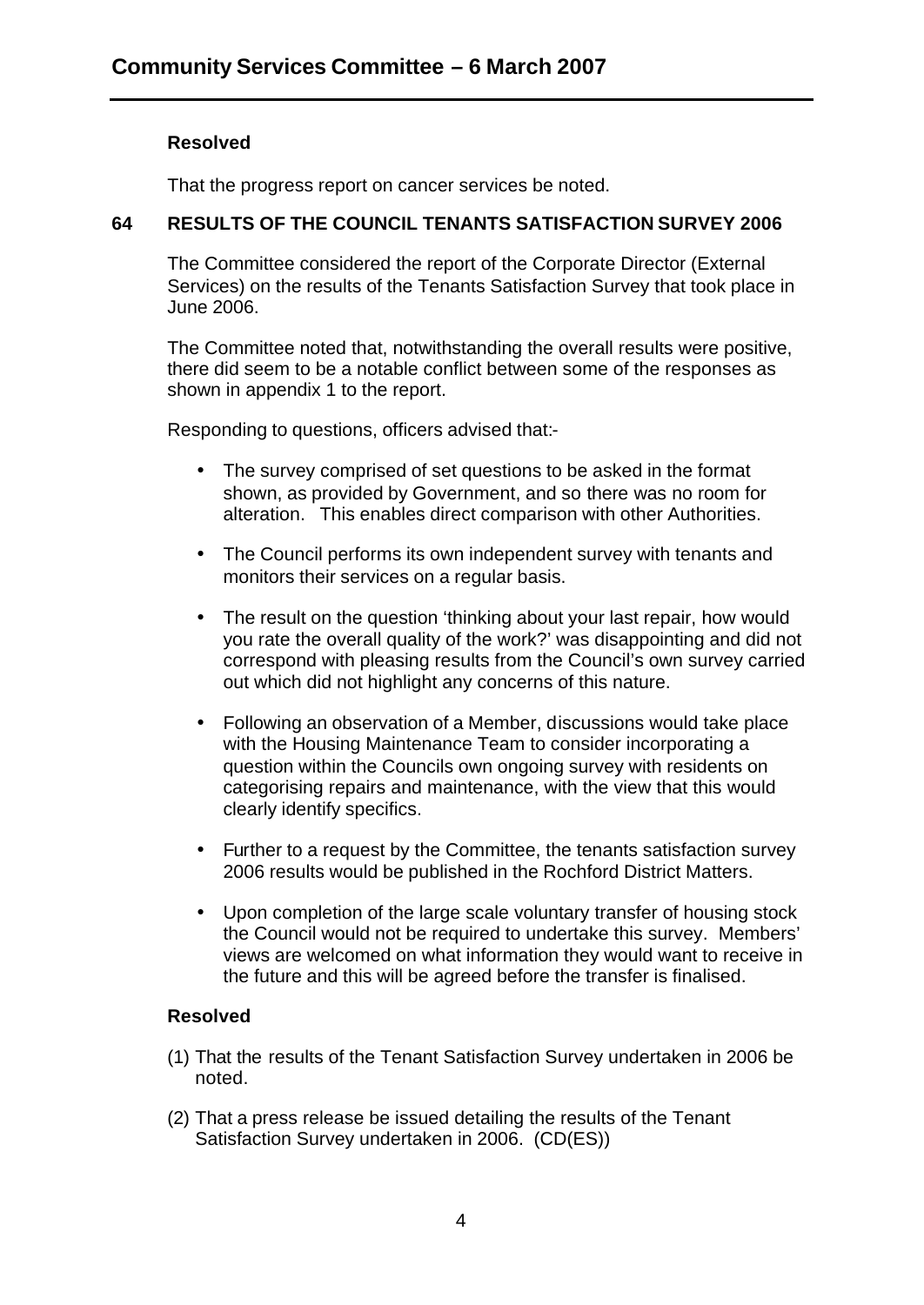### **65 VALUE FOR MONEY STUDY ON HANDYPERSON AND GARDENING SERVICES - UPDATE**

The Committee considered the report of the Head of Community Services on progress updates to the Value for Money Study of the Handyperson and Gardening Services currently being provided in the District.

In presenting the report and responding to questions, officers advised that:-

- A correction to the report under point 3.4 and to Appendix 2 should actually read as 'services are targeted at the elderly or disabled on a low income'.
- The term 'elderly' refers to those over 60 years of age.
- Springboard do not currently extend their services to other groups than those referred to in the report and have limitations to the extent of services provided, predominately carrying out 'maintenance tasks'.
- As noted by a Member, the provision by charities or voluntary organisations would be monitored to ascertain any increase/change to current le vels.
- Details on the outcome of negotiations with Springboard Housing Association around the allocation of the additional funding for 2007/08 were expected by the end of March 2007.
- Springboard promote their services as appropriate within the community and the Council does additional advertising through Rochford District Matters. As observed by a Member, it is recognised that the handyperson and gardening service is a good facility made available to the local community and there is merit in raising the awareness of such within the District.
- Following the request of Members, notwithstanding that handyperson and gardening services are provided as outlined in the report, investigations would be made into known contractors for recommendation to other groups in the community to use independently.

## **Resolved**

- (1) That the content of the Value for Money Study on Handyperson and Gardening Services report be noted.
- (2) That the Handyman and Gardening Services continue to be provided in the same manner as in the previous years of its operation.